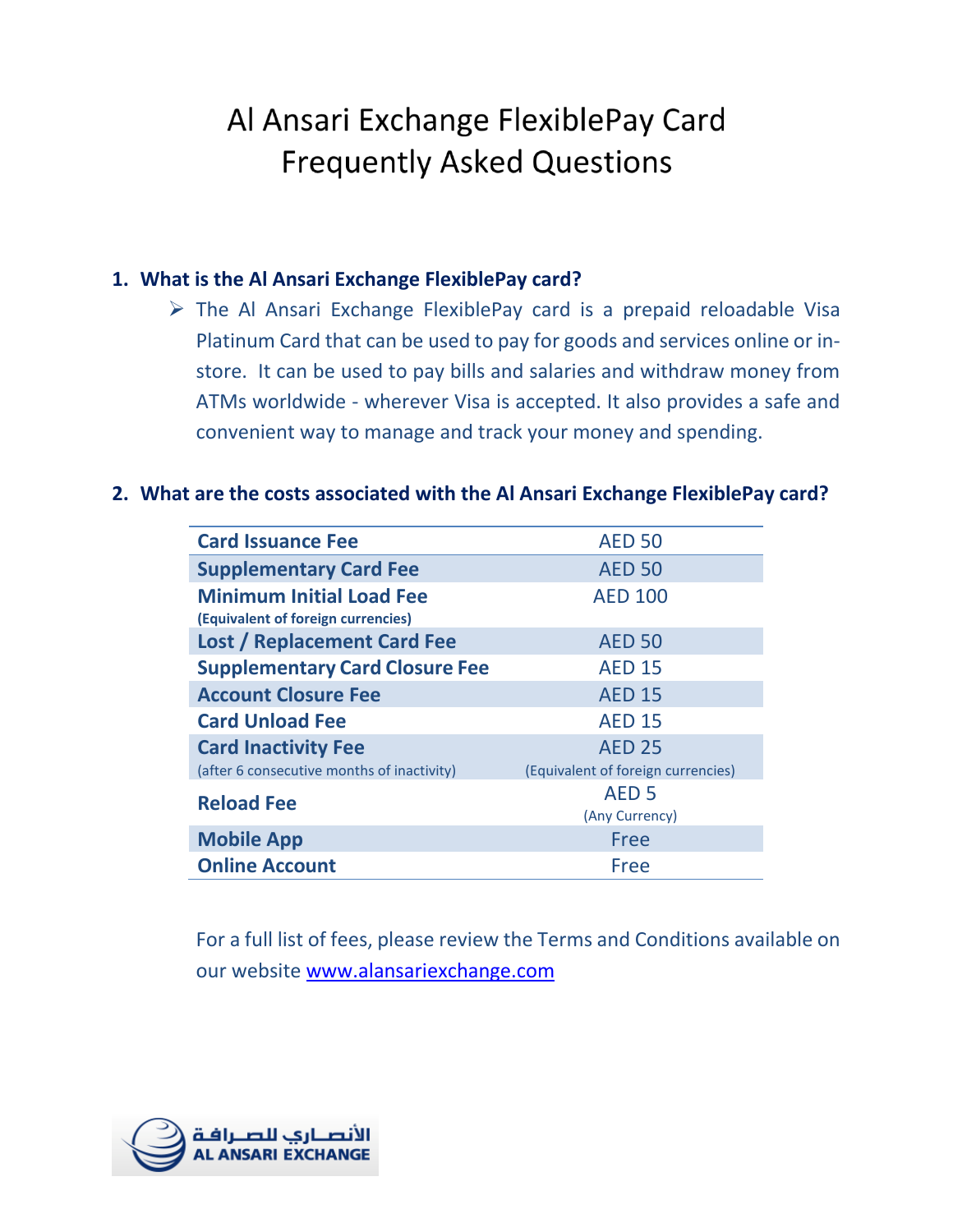### **3. Are there any costs associated with Initial Load and Reload on the Al Ansari Exchange FlexiblePay card?**

 $\triangleright$  The initial loading of your Al Ansari Exchange FlexiblePay card is absolutely **FREE**. However, there is a charge of AED 5 for reloading the card.

NOTE: You can load maximum of AED 5,000 per transaction for AED currency wallet. The total load limit allowed on your Al Ansari Exchange FlexiblePay Card is USD 10,000 **(or equivalent in all currencies)**

### **4. Do I have to load the Al Ansari Exchange FlexiblePay card once I purchase it?**

 $\triangleright$  Yes, a minimum of AED 100 or equivalent in other currencies has to be initially loaded.

### **5. Where can I use the Al Ansari Exchange FlexiblePay card?**

 $\triangleright$  You can use the Al Ansari Exchange FlexiblePay card wherever VISA cards are accepted in the UAE and overseas. The Al Ansari Exchange FlexiblePay card can be used at tens of millions of global merchants and you'll be able to withdraw cash from more than 2.3 million ATMs.

#### **6. Am I eligible to buy Al Ansari Exchange FlexiblePay card?**

 $\triangleright$  If you are over 18 years of age and resident of the UAE you are eligible to buy any of the Al Ansari Exchange FlexiblePay cards.

#### **7. Can I purchase the Al Ansari Exchange FlexiblePay supplementary card?**

- $\triangleright$  Spouse, kids (13 years old and above) and parents of primary card holder are entitled to purchase the supplementary FlexiblePay card linked to the primary card (account) and sharing the same account balance.
- $\triangleright$  Maximum five (5) new supplementary cards can be issued under one (1) primary card (account)

#### **8. Is it a CHIP & PIN protected card?**

 $\triangleright$  Yes it is, every time you make a purchase you are required to input your four digit PIN to authorize the transaction.

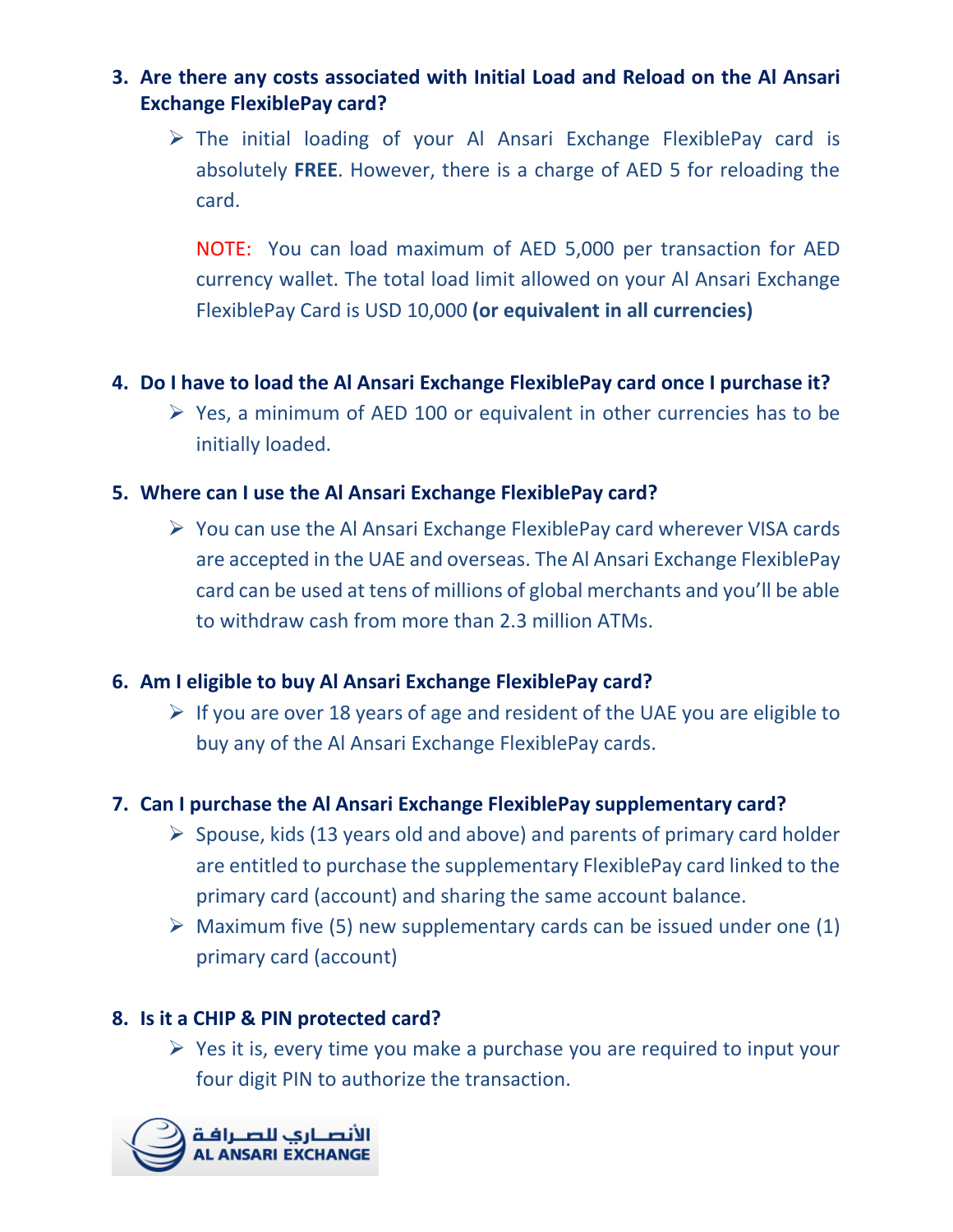#### **9. Is it a Contactless Card?**

 $\triangleright$  Yes it is, you just need to "tap and pay" your Al Ansari Exchange FlexiblePay Card without keying in a PIN or signing a receipt.

*\*Note: Conditions Apply as per the individual merchant \*Each contactless transaction capped to AED 500/- as per mandate from UAE Central Bank*

# **10.What are the documents required to purchase the Al Ansari Exchange FlexiblePay Card?**

You only have to bring your original valid **Emirates ID.**

### **11.How long does it take to activate the Al Ansari Exchange FlexiblePay card?**

- $\triangleright$  Your card is instantly activated at the time of purchase from any Al Ansari Exchange location. In case you've purchased a replacement card, linked to the same account, you are required to complete the activation process of the replacement card.
- $\triangleright$  You may activate the replacement card by choosing any of the options mentioned below:
	- a. Logging on to [www.aaeflexiblepay.com](http://www.aaeflexiblepay.com/)
	- b. Using Al Ansari Exchange Mobile App (Available on iOS & Android)
	- c. Calling our dedicated call center on +9714 366 2117

# **12.What will happen if I want to make a purchase with AL ANSARI EXCHANGE FlexiblePay card but the value of my purchase exceeds the remaining balance I have in the local currency wallet?**

 $\triangleright$  If the value of the purchase exceeds the remaining balance in the local currency wallet, but you have enough money in your account, we will enable the transaction, or ATM withdrawal, drawing on the money from your other active wallets in the order you've selected.

# **13.Am I able to use AL ANSARI EXCHANGE FlexiblePay Card to make purchases on the internet?**

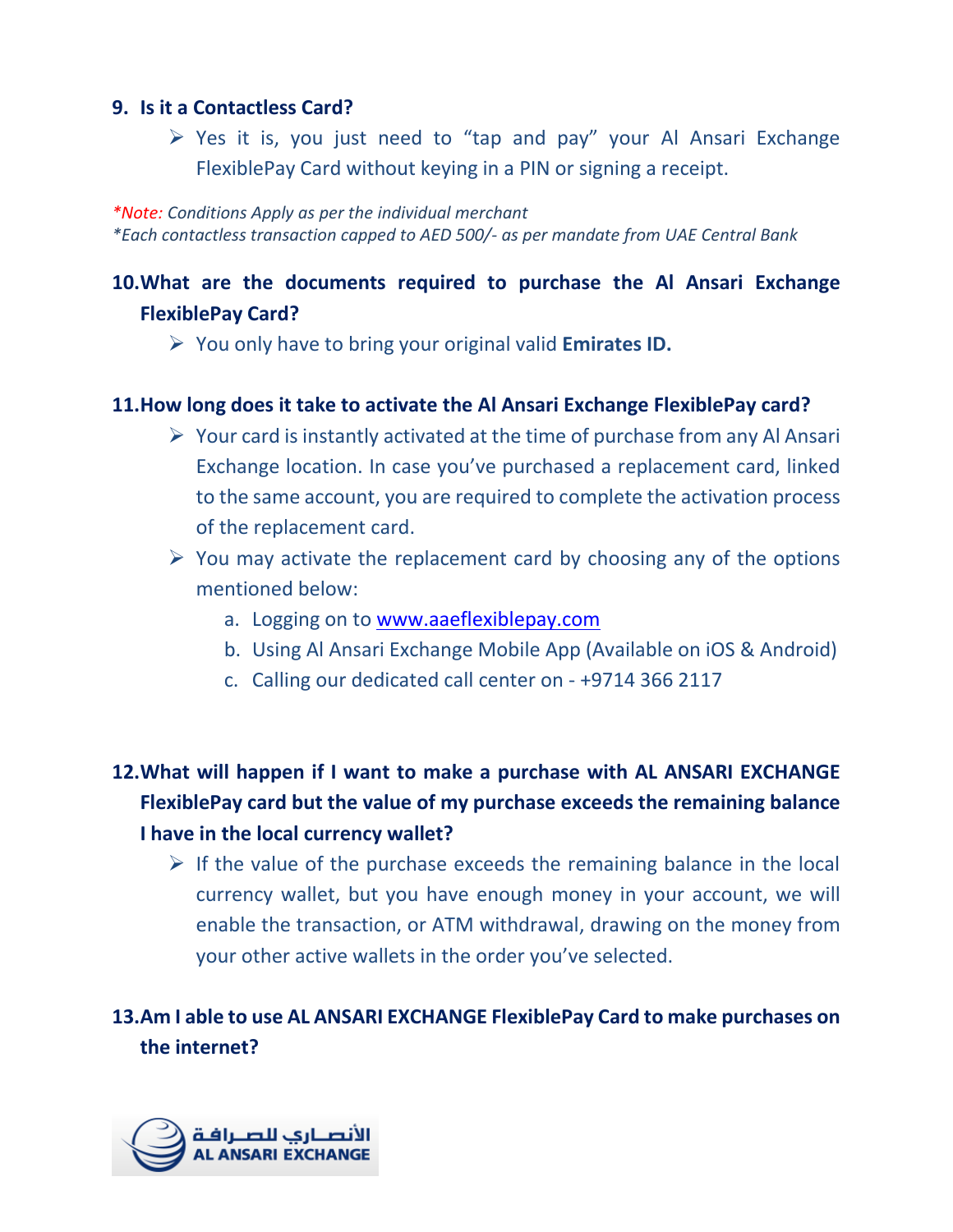$\triangleright$  Yes definitely. It works in the same way a debit or credit card works when making purchases online.

# **14.Can I reload the Al Ansari Exchange FlexiblePay Card at any Al Ansari Exchange branch?**

 $\triangleright$  Yes, reloading your FlexiblePay Card can be done at any of Al Ansari Exchange branches or through the Al Ansari Exchange Mobile App.

# **15.Can I load funds on my Al Ansari Exchange FlexiblePay Card outside of the Al Ansari Exchange branch network?**

 $\triangleright$  Yes, you may download Al Ansari Exchange Mobile App available on Apple and Google stores to Reload your card. The App also allows you to manage your card's balance, track your transactions, prioritise your wallets, lock or unlock your card, change your PIN, reload your card and so much more

#### **16.What is the validity of Al Ansari Exchange FlexiblePay Card?**

 $\triangleright$  The card is valid for 5 years. The expiration date is printed on the front of your card.

#### **17.Is there an option to have a personalized Al Ansari Exchange FlexiblePay Card?**

 $\triangleright$  We currently do not offer personalized Al Ansari Exchange FlexiblePay Cards.

#### **18.Can I get a refund on my Al Ansari Exchange FlexiblePay Card?**

 $\triangleright$  Refunds or reversals, whether directly from a merchant or in the form of a disputed transaction that was transacted in a supported currency, will be returned in that supported currency in the same amount and credited to that currency wallet in your account.

# **19.Do I have an option to cancel or close my Al Ansari Exchange FlexiblePay Card account?**

 $\triangleright$  You may cancel or close the card's account at any time before its expiry date by visiting one of the Al Ansari Exchange branches in the UAE.

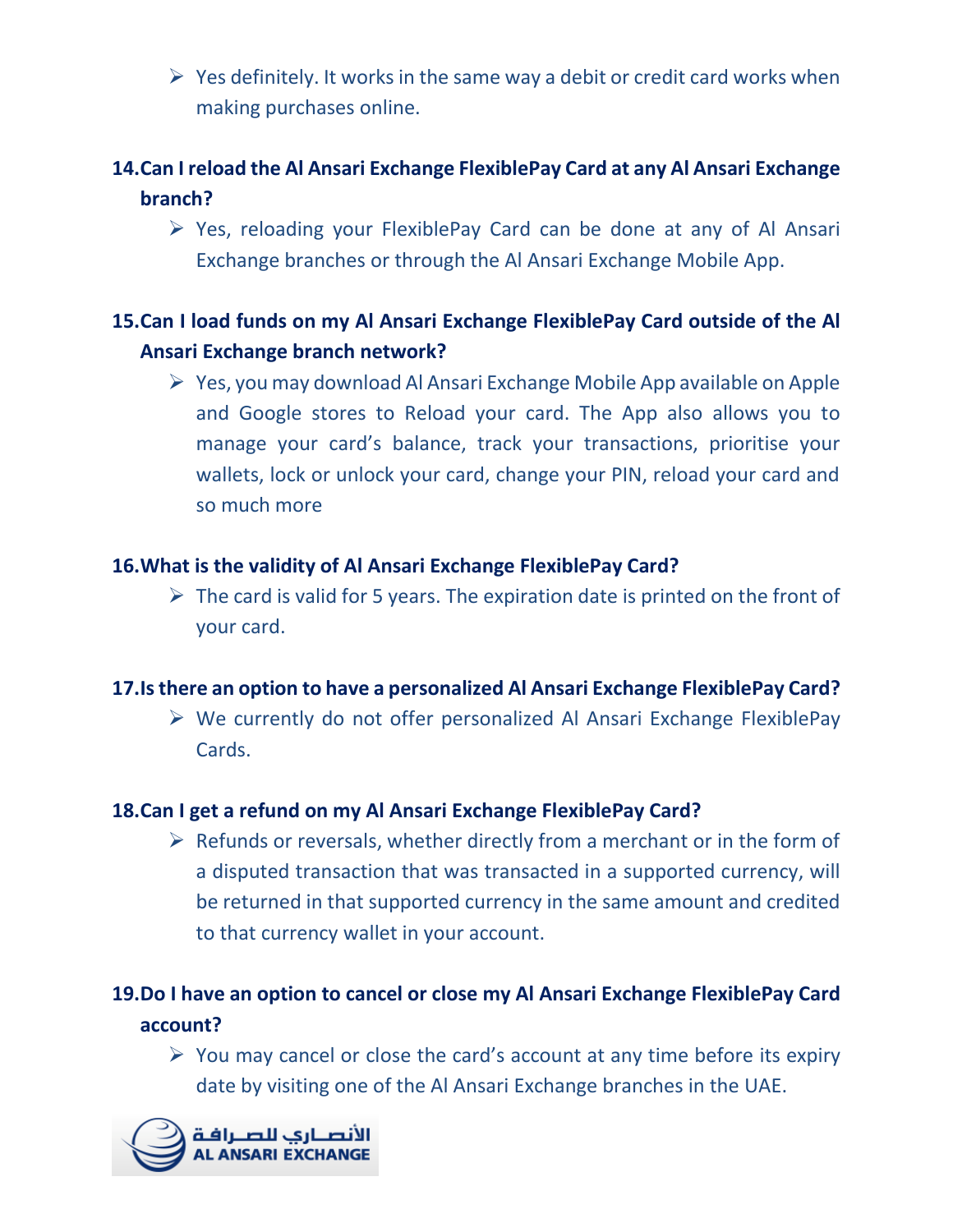# **20.Will there be any kind of charge if I don't use the Al Ansari Exchange FlexiblePay card after purchase?**

- $\triangleright$  If the card is left unused for a continuous period of six (6) months, there will be an inactivity fee of AED 25 (or equivalent in foreign currencies) on the seventh and every subsequent month the card is not used.
- $\triangleright$  If the card remains inactive for a period of more than nine (9) months continuously and has no available balance, it will be cancelled.

#### **21.What are the load limits? Are there any annual limits or card limits?**

| <b>Limits</b>               | <b>Amount</b>  |
|-----------------------------|----------------|
| <b>Minimum Initial Load</b> | <b>AED 100</b> |
| Reload Limit*               | US\$ 10,000    |
| Annual Limit*               | US\$ 120,000   |
| Card Balance*               | US\$ 10,000    |
| ATM Withdrawal*             | US\$1,400      |

 $\triangleright$  There are both annual and card limits.

### **\*(or the equivalent in any currency)**

# **22.Can I make a part cash withdrawal from AL ANSARI EXCHANGE FlexiblePay Card?**

 $\triangleright$  Currently you can ONLY withdraw cash from ATMs.

### **23.Where can I withdraw funds from my card? Are there any limits?**

- $\triangleright$  You can ONLY withdraw the funds from ATMs that carry the Visa logo.
	- o **ATM – Limit : US\$ 1,400** per 24 hours \* **( or equivalent in all currencies)**

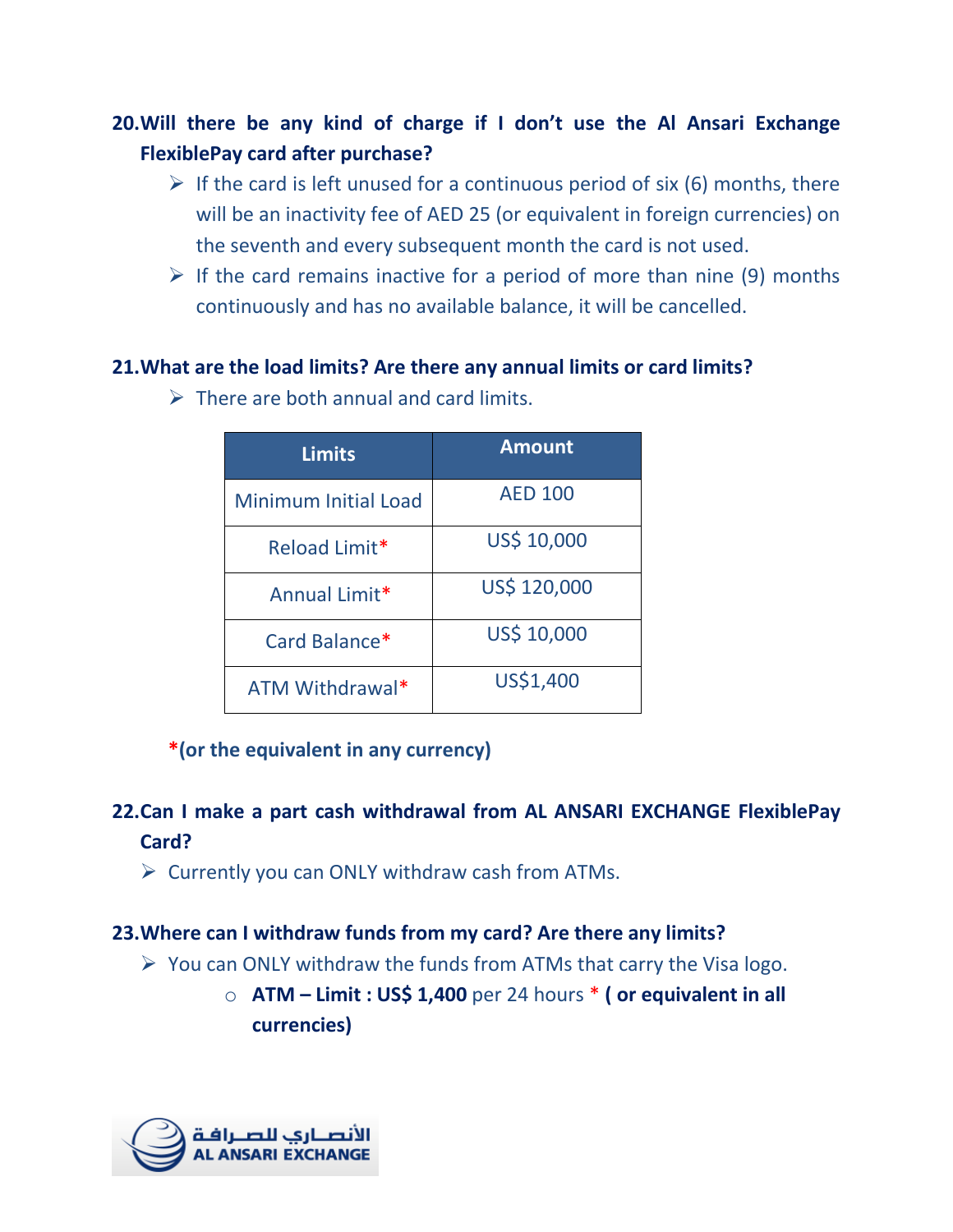Note: The withdrawal limit of acquiring bank may also apply. Certain ATM operators or merchants may charge additional transaction fees if the card is used to make transactions using their facilities.

#### **24.How do I file a dispute on a transaction I didn't make?**

 $\triangleright$  If you did not make certain transactions, you should call our dedicated Call Center on +9714 366 2117 immediately and report your card compromised. This will prevent unauthorized usage from occurring again. In addition to that, download the Dispute Resolution Form from our website [www.aaeflexiblepay.com](http://www.aaeflexiblepay.com/) , complete all the fields and email it back to the e-mail address mentioned on the form.

### **25.What if I do not have any email address at the time of filling out the Al Ansari Exchange FlexiblePay card Application Form. What should I do?**

We recommend you to create your personal email ID in order to register your online account on [www.aaeflexiblepay.com](http://www.aaeflexiblepay.com/) ; it is mandatory as per the Central Bank of the UAE policy. Having an online account will help you monitor your Al Ansari Exchange FlexiblePay Card's transaction history, transfer money between currency wallet and download dispute forms. Moreover, you can set priorities to your active wallets.

# **26.Can I use the Al Ansari Exchange FlexiblePay card when travelling instead of using my debit or credit card?**

 $\triangleright$  Using your Al Ansari Exchange FlexiblePay card will let you explore the smarter way to travel. It allows you to lock-in competitive exchange rates before you travel. You will always know exactly how much you spent while you're on holiday and most importantly save yourself from unexpected rate conversions and transaction fees.

#### **27.How are fees charged?**

 $\triangleright$  Where a fee is payable in a currency for which you have a wallet and sufficient Available Balance, the fee will be debited from the wallet of that currency. This includes fees listed by us and fees charged by an ATM

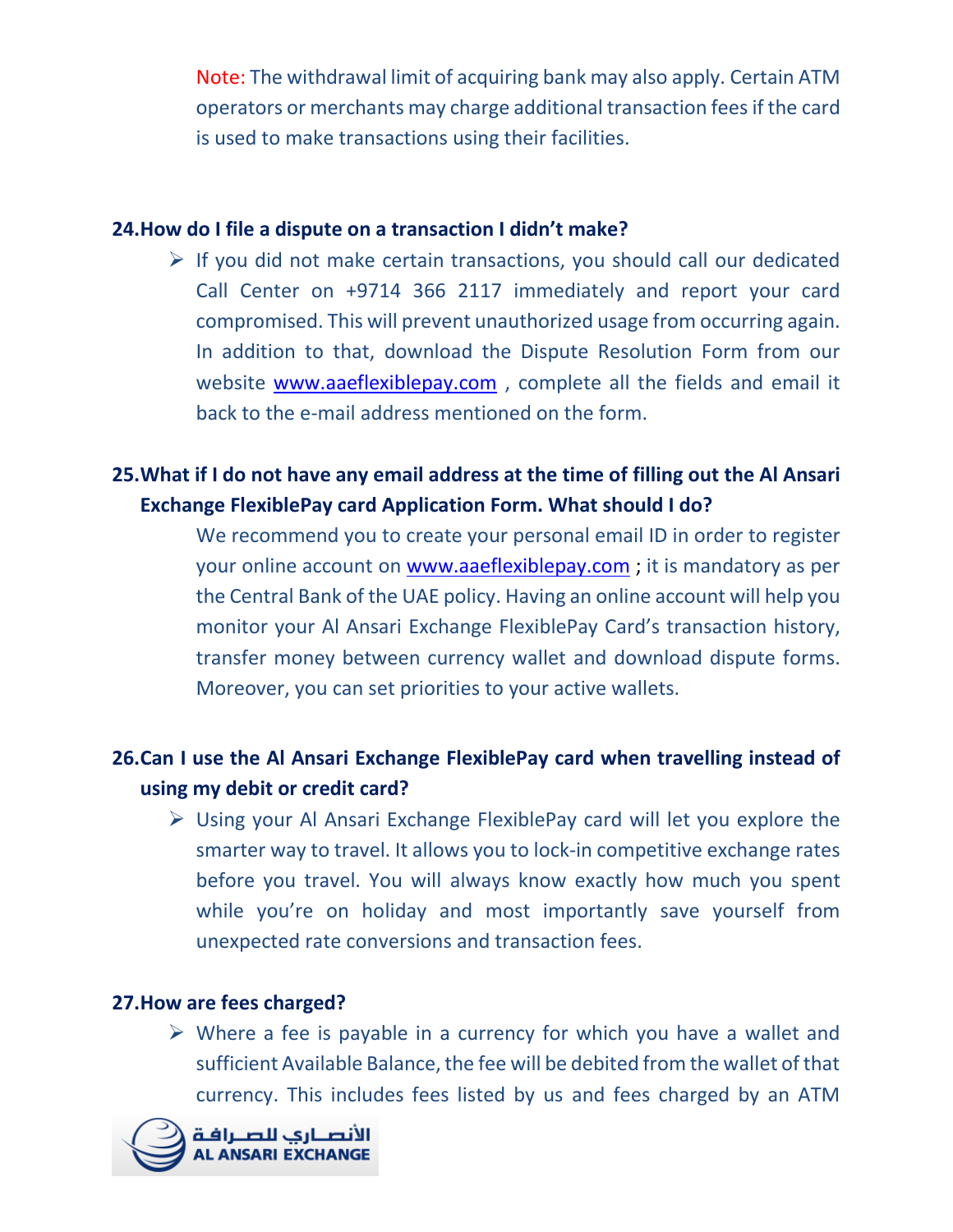operator or a merchant. If there is insufficient Available Balance in that wallet, funds will be deducted from wallets with available balances (according to the wallet priority set by you) by applying the applicable exchange rate at the time. Any fee payable in relation to a transaction will be added to the total amount of that transaction.

#### **28.What currencies can the Al Ansari Exchange FlexiblePay card hold?**

 $\triangleright$  The FlexiblePay card can hold multiple foreign currencies. With easy access to your own money; you can choose to purchase currencies and lock-in rates before you travel. The FlexiblePay card can be loaded with up to **Twenty-Three** different currencies on to a single card. The currencies available are listed below:

| <b>Currency</b>           | <b>Currency Code</b> |
|---------------------------|----------------------|
| <b>US Dollar</b>          | <b>USD</b>           |
| <b>Euro</b>               | <b>EUR</b>           |
| <b>Pound Sterling</b>     | <b>GBP</b>           |
| <b>Australian Dollar</b>  | <b>AUD</b>           |
| <b>Canadian Dollar</b>    | <b>CAD</b>           |
| <b>Hong Kong Dollar</b>   | <b>HKD</b>           |
| <b>Thai Bhat</b>          | <b>THB</b>           |
| <b>Japanese Yen</b>       | <b>JPY</b>           |
| <b>Singapore Dollar</b>   | <b>SGD</b>           |
| <b>Omani Rial</b>         | <b>OMR</b>           |
| <b>Bahraini Dinar</b>     | <b>BHD</b>           |
| <b>Qatari Riyal</b>       | <b>QAR</b>           |
| <b>Indian Rupee</b>       | <b>INR</b>           |
| <b>Emirati Dirham</b>     | <b>AED</b>           |
| <b>Saudi Riyal</b>        | <b>SAR</b>           |
| <b>Swiss Franc</b>        | <b>CHF</b>           |
| <b>Turkish Lira</b>       | <b>TRY</b>           |
| <b>Egyptian Pound</b>     | <b>EGP</b>           |
| <b>Malaysian Ringgit</b>  | <b>MYR</b>           |
| <b>South African Rand</b> | <b>ZAR</b>           |
| <b>Sri Lankan Rupee</b>   | <b>LKR</b>           |
| <b>Pakistani Rupee</b>    | <b>PKR</b>           |
| <b>Philippines Peso</b>   | <b>PHP</b>           |

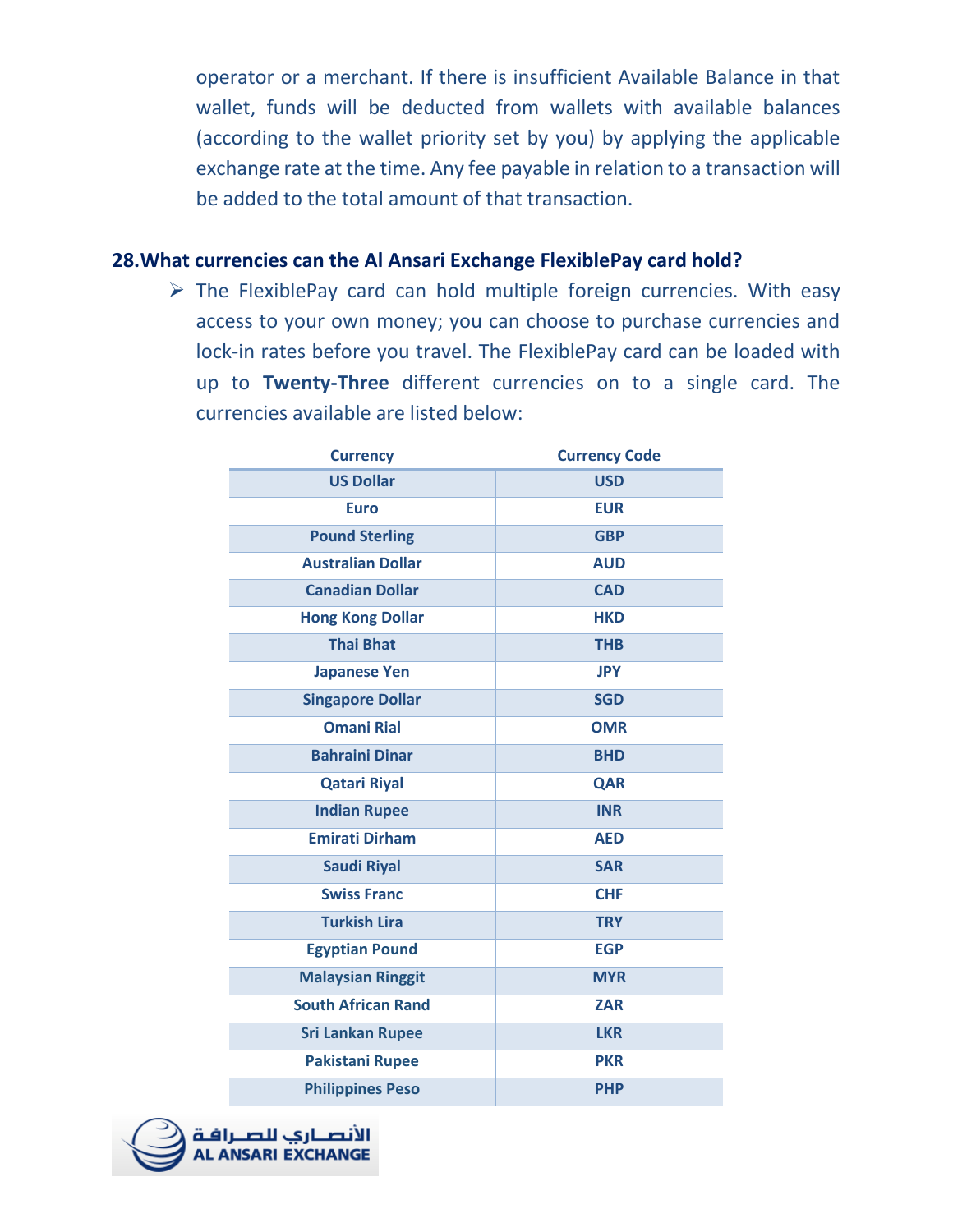# **29.How does the Al Ansari Exchange FlexiblePay card work when I make a purchase in a supported currency?**

 $\triangleright$  When you make a purchase, your Al Ansari Exchange FlexiblePay card will automatically use the currency of the country in which the transaction is made, if you have money available in that currency.

If the currency is a supported currency, but you do not have that currency wallet loaded or if you have insufficient funds in that currency wallet, your account will take the funds from the first or next currency wallet you have selected in your wallet order.

For example, if you are making a purchase for USD \$200 in the US, your Al Ansari Exchange FlexiblePay Card will automatically look to withdraw money from your USD wallet. If you haven't transferred money into the wallet of the local currency, then your AL Ansari Exchange FlexiblePay Card account by default will look to withdraw money from your next currency wallet you have selected in your wallet order.

# **30.Can I use Al Ansari Exchange FlexiblePay Card in a country that doesn't use a supported currency in the card?**

 $\triangleright$  Yes, you can use the Al Ansari Exchange FlexiblePay Card for transactions in all countries where VISA is accepted. However, if you make a purchase in a country in which the Al Ansari Exchange Flexible ay Card doesn't natively support the currency, i.e. New Zealand Dollar (NZ), your account will first look to draw from your USD wallet. In each case of a non-native currency, your account will first deduct funds from your USD wallet.

### **31.While traveling abroad, can someone reload the Al Ansari Exchange FlexiblePay Card on my behalf?**

- $\triangleright$  Yes, authorized representatives are allowed to reload your Al Ansari Exchange FlexiblePay Card on your behalf by presenting the following documents:
- a. Copy of Cardholder's valid **Emirates ID (Front & Back)**